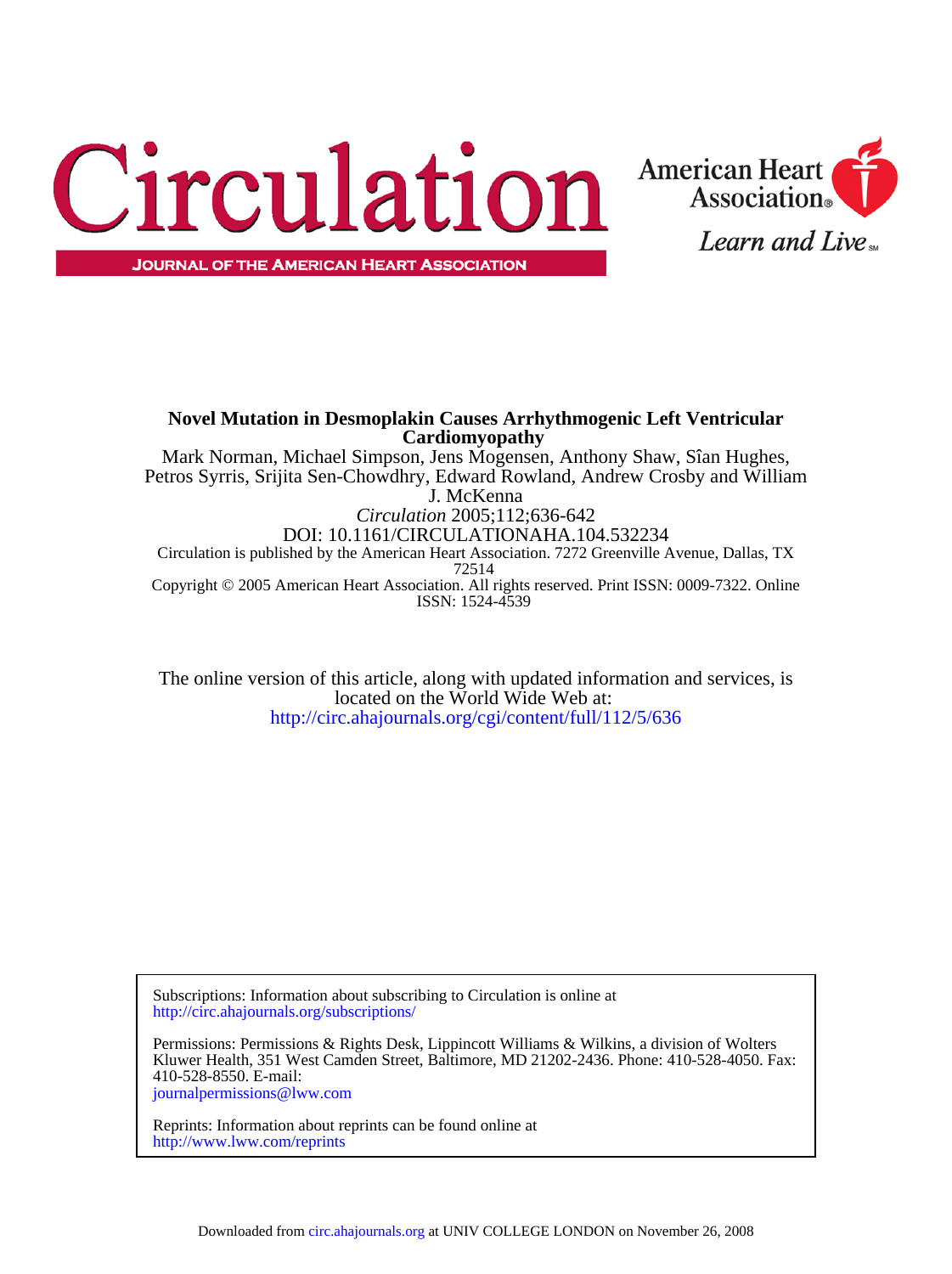# **Novel Mutation in Desmoplakin Causes Arrhythmogenic Left Ventricular Cardiomyopathy**

Mark Norman, BSc, MBBS, MRCP; Michael Simpson, BSc; Jens Mogensen, MD, PhD; Anthony Shaw, PhD; Sîan Hughes, MBBS, PhD, MRCPath; Petros Syrris, PhD; Srijita Sen-Chowdhry, MA, MBBS, MRCP; Edward Rowland, MD, FRCP; Andrew Crosby, PhD; William J. McKenna, MD, DSc, FRCP

- *Background*—Arrhythmogenic right ventricular cardiomyopathy (ARVC) is a familial heart muscle disease characterized by structural, electrical, and pathological abnormalities of the right ventricle (RV). Several disease loci have been identified. Mutations in desmoplakin have recently been isolated in both autosomal-dominant and autosomal-recessive forms of ARVC. Primary left ventricular (LV) variants of the disease are increasingly recognized. We report on a large family with autosomal-dominant left-sided ARVC.
- *Methods and Results*—The proband presented with sudden cardiac death and fibrofatty replacement of the LV myocardium. The family was evaluated. Diagnosis was based on modified diagnostic criteria for ARVC. Seven had inferior and/or lateral T-wave inversion on ECG, LV dilatation, and ventricular arrhythmia, predominantly extrasystoles of LV origin. Three had sustained ventricular tachycardia; 7 had late potentials on signal-averaged ECG. Cardiovascular magnetic resonance imaging in 4 patients revealed wall-motion abnormalities of the RV and patchy, late gadolinium enhancement in the LV, suggestive of fibrosis. Linkage confirmed cosegregation to the desmoplakin intragenic marker D6S2975. A heterozygous, single adenine insertion (2034insA) in the desmoplakin gene was identified in affected individuals only. A frameshift introducing a premature stop codon with truncation of the rod and carboxy terminus of desmoplakin was confirmed by Western blot analysis.
- *Conclusions*—We have described a new dominant mutation in desmoplakin that causes left-sided ARVC, with arrhythmias of LV origin, lateral T-wave inversion, and late gadolinium enhancement in the LV on magnetic resonance images. Truncation of the carboxy terminus of desmoplakin and consequent disruption of intermediate filament binding may account for the predominant LV phenotype. **(***Circulation***. 2005;112:636-642.)**

**Key Words:** cardiomyopathy  $\blacksquare$  death, sudden  $\blacksquare$  genetics  $\blacksquare$  arrhythmia  $\blacksquare$  cell adhesion molecules

A rrhythmogenic right ventricular cardiomyopathy<br>(ARVC) is a familial heart muscle disease characterized by progressive fibrofatty replacement of the right ventricular (RV) myocardium. Structural abnormalities include myocardial wall thinning, aneurysms, and cavity dilation. Clinical presentation is often with arrhythmia of RV origin or sudden death. Left ventricular (LV) involvement occurs with disease progression and was present on histology in  $>75\%$  of cases in a multicenter pathological study.1

ARVC is a genetically heterogeneous disease that is most commonly inherited in an autosomal-dominant fashion. Disease-causing mutations have so far been identified in desmoplakin2 and plakophilin,3 both constituents of the specialized adhesive junctions between cells known as desmosomes. Several other disease loci have also been reported.4

Autosomal-recessive variants of ARVC have also been described in association with skin and hair disorders. Naxos disease, a triad of ARVC, palmoplantar keratoderma, and woolly hair, is caused by a mutation in plakoglobin,<sup>5</sup> another component of the desmosomal plaque. Recessive mutations in desmoplakin have been identified in an Arab family with ARVC and a pemphigus-like skin disorder<sup>6</sup> and in an Ecuadorian family with a Naxos-like cutaneous phenotype and apparent dilated cardiomyopathy, the so-called Carvajal syndrome.7 Closer examination of the cardiac disease in Carvajal syndrome reveals aneurysm formation, prominent ventricular arrhythmia, and ECG changes typical of ARVC, with predominant LV involvement.8

Left-sided ARVC has recently been recognized on postmortem examination, with fibrofatty infiltration exclusive to

© 2005 American Heart Association, Inc.

*Circulation* **is available at http://www.circulationaha.org DOI: 10.1161/CIRCULATIONAHA.104.532234**

Received January 20, 2004; de novo received December 27, 2004; revision received April 2, 2005; accepted April 22, 2005.

From the Departments of Cardiological Sciences (M.N., J.M., A.S., E.R., W.J.M.) and of Medical Genetics (M.S., A.C.), St George's Hospital Medical School; the Department of Histopathology (S.H.), Royal Free and University College Medical School, University College London and UCL Hospitals NHS Trust; Cardiology in the Young Program (P.S., S.-S.C., W.J.M.), Heart Hospital, University College London; and the Cardiovascular Magnetic Resonance Unit (S.-S.C.), National Heart and Lung Institute, Imperial College, London, England.

Correspondence to Prof William J. McKenna, The Heart Hospital, 16 –18 Westmoreland St, London W1G 8PH, UK. E-mail william.mckenna@uclh.org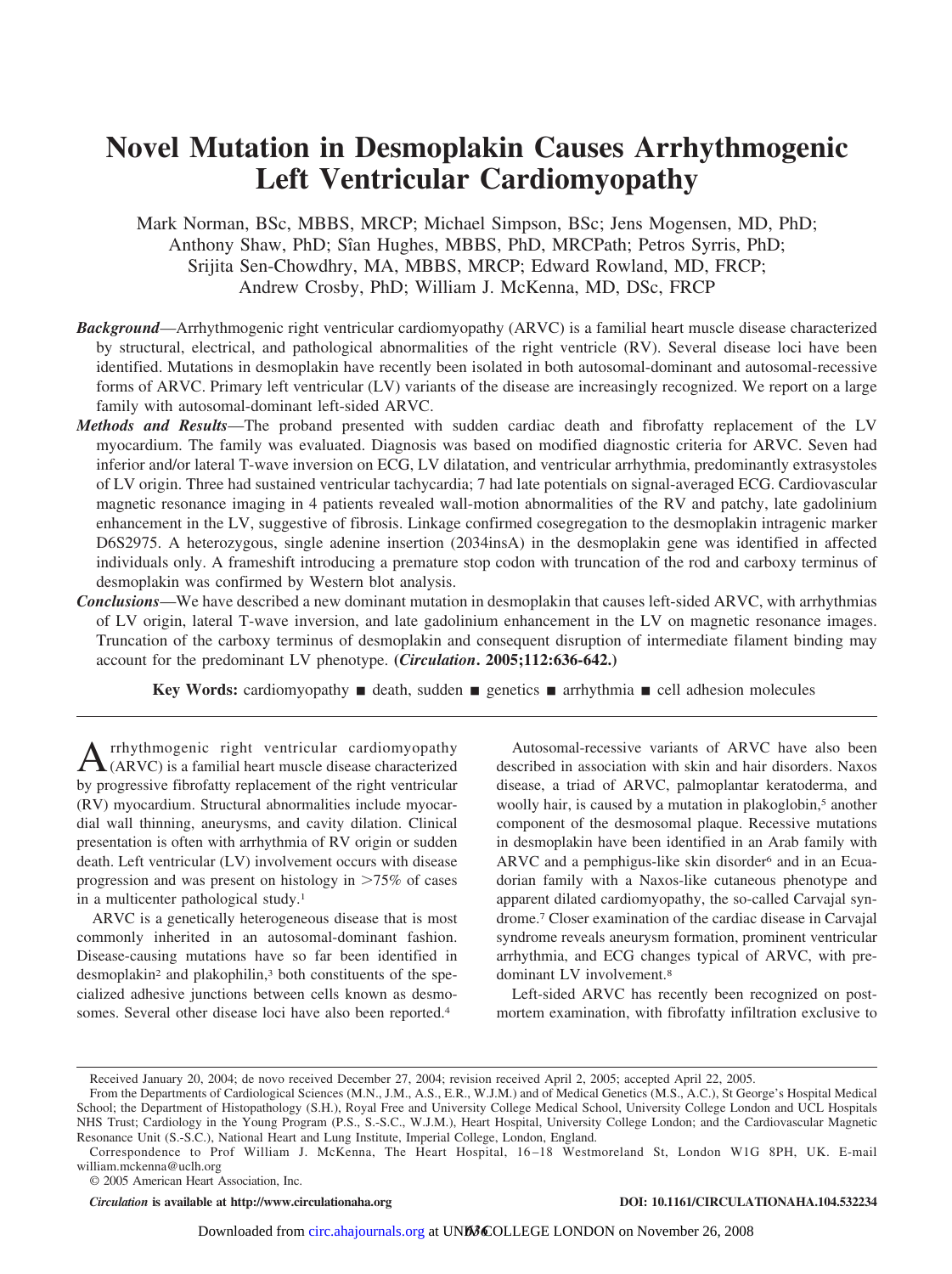| ID     | Age | Sex | ECHO,<br>% Pred LVED | LVED,<br>mm | LVES,<br>mm | FS,<br>$\%$ | <b>CMR</b>                                                                                                                                                                                                                                                              | ECG                                                        | SAECG           | VT/PVCs<br>per 24 h | Diagnostic<br>Criteria |
|--------|-----|-----|----------------------|-------------|-------------|-------------|-------------------------------------------------------------------------------------------------------------------------------------------------------------------------------------------------------------------------------------------------------------------------|------------------------------------------------------------|-----------------|---------------------|------------------------|
| II:6   | 67  | F   | 142                  | 64          | 48          | 25          | ICD in situ                                                                                                                                                                                                                                                             | $T \downarrow$ II, III, VF, V <sub>4</sub> -V <sub>6</sub> | Positive        | RBBB VT*            | $2 M + 3 m$            |
| III:7  | 62  | F   | 109                  | 50          | 28          | 44          | Mildly dilated LV; normal<br>systolic function<br>Normal RV volumes and<br>global function<br>Localized dilation of RV at<br>inflow tract<br>Dyskinesia mid-RV free<br>wall<br>Patchy late gadolinium<br>enhancement at<br>inferolateral LV wall and<br>basal LV septum | $T \downarrow$ II, III, VF, V <sub>4</sub> -V <sub>6</sub> | Negative        | <b>RBBB VT</b>      | $1 M + 2 m$            |
| III:10 | 47  | F   | 120                  | 53          | 34          | 36          | Claustrophobic                                                                                                                                                                                                                                                          | N                                                          | <b>Negative</b> | 1316 R and L PVCs   | $2 M + 1 m$            |
| III:17 | 41  | F   | 98                   | 42          | 26          | 38          | Not available                                                                                                                                                                                                                                                           | $T \downarrow$ II, III, VF                                 | Positive        | 7 L PVCs#           | $1 M + 2 m$            |
| III:20 | 46  | F   | 128                  | 64          | 45          | 29          | ICD in situ                                                                                                                                                                                                                                                             | $T \downarrow$ II, III, VF, V <sub>3</sub> -V <sub>6</sub> | Positive        | 815 L PVCs*         | $2 M + 2 m$            |
| IV:2   | 36  | M   | 118                  | 51          | 35          | 31          | ICD in situ<br>Endomyocardial biopsy<br>showed RV fibrosis                                                                                                                                                                                                              | poor R progression $V_1 - V_2$ ,<br>$T \downarrow V_3$     | Positive        | LBBB VT*            | $2 M + 2 m$            |
| IV:3   | 39  | M   | 113                  | 50          | 33          | 34          | Claustrophobic                                                                                                                                                                                                                                                          | Ν                                                          | Positive        | 3661 R and L PVCs   | $2 M + 2 m$            |
| IV:5   | 31  | F   | 105                  | 48          | 32          | 33          | N<br>Mildly impaired systolic<br>function in LV and RV<br>Aneurysm in mid-free wall<br>of RV with associated<br>myocardial fatty<br>replacement<br>Late gadolinium<br>enhancement at proximal<br>and distal LV septum and<br>inferolateral LV wall                      |                                                            | Negative        | 1795 L PVCs         | $1 M + 1 m$            |
| IV:8   | 36  | F   | 125                  | 54          | 38          | 29          | Not available                                                                                                                                                                                                                                                           | $T \downarrow$ II, III, VF, V <sub>4</sub> -V <sub>6</sub> | Positive        | 5938 L PVCs         | $2 M + 3 m$            |
| IV:9   | 28  | M   | 127                  | 58          | 43          | 26          | Mildly dilated and systolic<br>impairment of LV<br>Regional wall motion<br>abnormalities of LV<br>Localized dilation of RV at<br>inflow tract<br>Patchy late gadolinium<br>enhancement at<br>superolateral, inferolateral,<br>and inferoseptal LV                       | $T \downarrow V_4 - V_6$                                   | Positive        | 5612 L PVCs         | $2 M + 3 m$            |
| IV:14  | 22  | F   | 117                  | 54          | 36          | 33          | Normal biventricular size<br>and function<br>Localized hypokinesia at<br>mid RV free wall<br>Subepicardial late<br>enhancement at basal<br>lateral LV wall                                                                                                              | T ↓ II, III, VF                                            | Negative        | 47 L PVCs           | $2 M + 1 m$            |

# **TABLE 1. Clinical Diagnostic Features in Genetically Affected Individuals**

ID indicates individual number on pedigree (Figure 1); M, male; F, female; % Pred LVED, % predicted left ventricular end-diastolic dimension; LVED, left ventricular end-diastolic dimension; LVES, left ventricular end-systolic dimension; FS, fractional shortening; SAECG, signal-averaged ECG; ICD, implantable cardioverterdefibrillator; T  $\downarrow$ , T-wave inversion; Positive, late potentials detected on SAECG; Negative, no late potentials detected on SAECG; VT, sustained (>30 s) ventricular tachycardia; PVC, premature ventricular contraction; LBBB/RBBB, left/right bundle-branch block; M, major criteria; m, minor criteria. # on antiarrhythmic treatment. \*Implantable cardioverter defibrillator.

Major criteria include percent predicted LVED >112%, tissue diagnosis of ARVC, and pathologically proven familial disease. Minor criteria include T-wave inversion in 2 contiguous LV leads on ECG, abnormal SAECG, and ventricular extrasystoles >1000/24 hours or sustained VT.

Ten of 11 genetically affected individuals fulfilled the modified diagnostic criteria, resulting in a calculated penetrance of  $\approx$ 91%.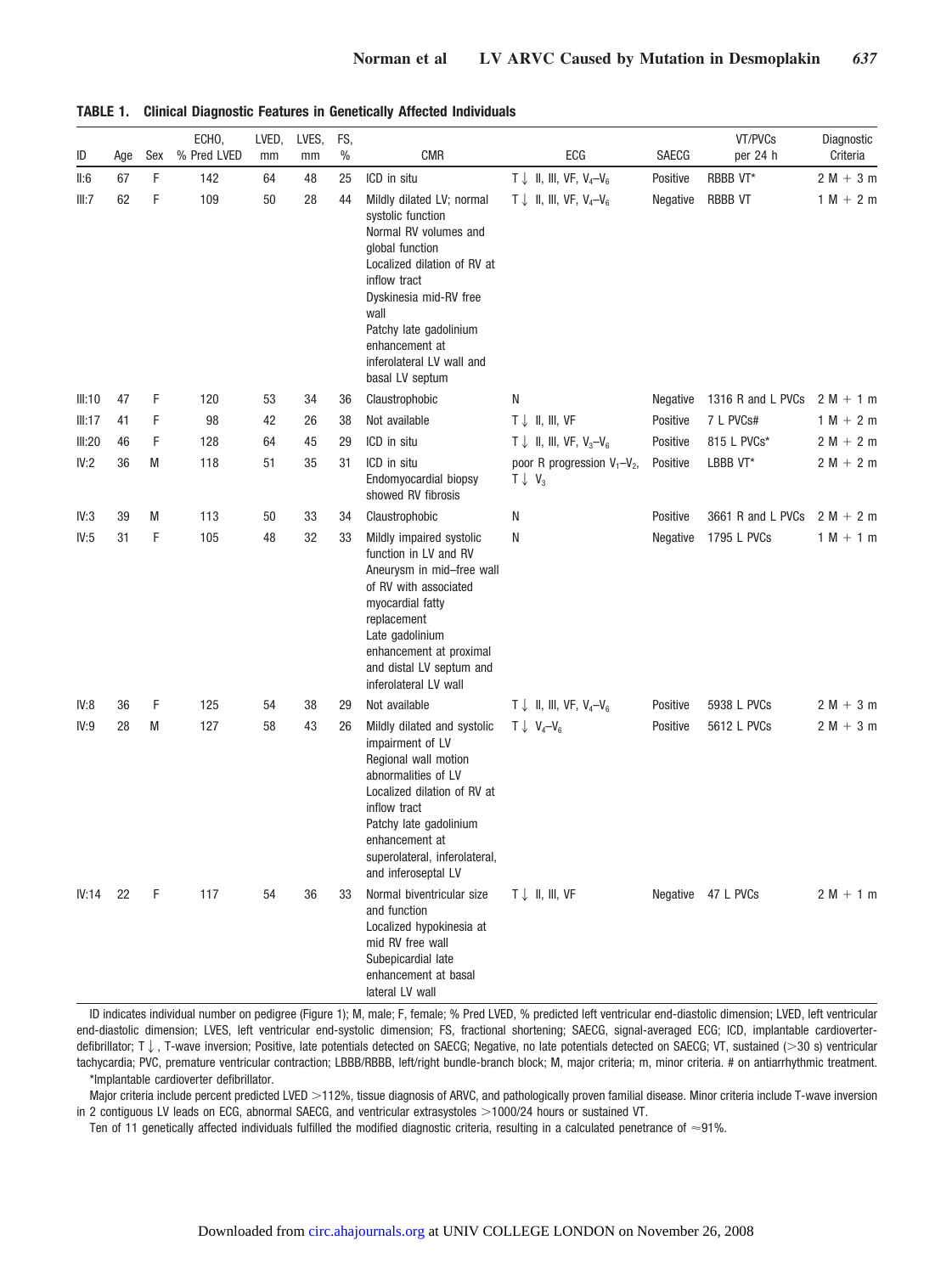

Figure 1. Pedigree of studied family, showing genetically affected males (squares) and females (circles) shown in black. All except IV:5 fulfilled diagnostic criteria for ARVC with LV involvement. Two individuals without mutation had mild LV enlargement (113% to 115%), with normal ECG and Holter monitor data. Four obligate carriers were not available for evaluation (dotted open square or circle).

the  $LV$ ,<sup>9</sup> and in vivo,<sup>10</sup> although case numbers remain small. To our knowledge, genotype-phenotype correlations in autosomal-dominant arrhythmogenic left ventricular cardiomyopathy (ALVC) have not hitherto been investigated. Herein we report on a large family with autosomal-dominant ALVC caused by a novel frameshift mutation in desmoplakin.

# **Methods**

### **Patients and Clinical Variables**

The study was approved by the local research ethics committee, and all individuals gave written, informed consent. Clinical evaluation included 12-lead ECG, signal-averaged ECG, 2-dimensional echocardiography, maximal exercise testing according to standard protocols, and 24-hour ambulatory ECG monitoring. Conventional time domain criteria were used to determine an abnormal signal-averaged ECG.11 LV dilation was defined as an LV end-diastolic dimension 2 SD above normal, according to the formula predicted by Henry et al<sup>12</sup> for age, sex, and weight. Diagnosis was based on a modification of the proposed European Society of Cardiology/International Society and Federation of Cardiology diagnostic criteria for ARVC.13 T-wave abnormalities in 2 or more LV leads were included as a minor criterion, and otherwiseunexplained structural alteration of the LV rather than the RV was considered a major criterion (Table 1).

#### **Genetic Studies**

Genomic DNA was extracted from whole blood. A genome-wide scan was performed with the MD-10 marker set. Linkage analysis of the resultant genotyping was performed with MLINK (LINKAGE package 5.1, available at http://www.hgmp.mrc.ac.uk), assuming a gene frequency of 1:10 000 and 90% penetrance. Polymerase chain reaction (PCR) products derived from the 24 coding exons of the cardiac desmoplakin isoform were amplified from a single affected individual (DPI; available at www.ncbi.nlm.nih.gov; primers available on request); both linkage and sequence analyses were performed on an ABI Prism 3100 sequencer (Applied Biosystems).

#### **Biochemistry**

Skin biopsies were obtained from patient IV:9 and a control subject. Cellular protein was extracted by powdering the tissue under  $LN<sub>2</sub>$ 

and then vortexing the powder in 8 mol/L urea, 2% sodium dodecyl sulfate, 10 mmol/L CHAPS, and 250 mmol/L Tris, pH 8.0. Insoluble material was pelleted by centrifugation, and the protein concentration of the supernatant was determined by Bio-Rad protein assay reagents as per the manufacturer's instructions. The total protein isolated from the patient and control samples was resolved on a denaturing 12% polyacrylamide gel and blotted onto a nitrocellulose membrane according to standard techniques. Desmoplakin was detected with the NW161 antibody, which is specific for an epitope within the first 189 amino acids at the *N*-terminal of desmoplakin. The secondary antibody was a horseradish peroxidase–labeled swine anti-rabbit IgG (Dako). Blots were developed with ECL reagents (Amersham).

#### **Cardiovascular Magnetic Resonance**

After mutation analysis, 4 gene carriers were evaluated with a newly developed comprehensive cardiovascular magnetic resonance (CMR) protocol. The remainder were not eligible because of prior implantation of a cardioverter-defibrillator, claustrophobia, or geographic relocation.

CMR was performed on a 1.5-T Siemens Sonata scanner. Images were acquired in standard views: 4-chamber, 2-chamber, LV outflow tract, and RV outflow tract; sequential short-axis slices from the level of the atrioventricular valves to the apex; and sequential transverse slices. The sequences and parameters used were as follows: (1) fast imaging with steady-state, free precession, cine loops (retrospective ECG gating, high temporal resolution with 45 phases per cardiac cycle, 7-mm slice thickness, and 3-mm interslice gap for short-axis and transverse stacks); (2) T1-weighted turbo spin-echo images (6-mm slice thickness, 4-mm interslice gap); and (3) T2-weighted, short tau-inversion recovery for fat suppression (8-mm slice thickness, 2-mm interslice gap).

A peripheral bolus injection of gadolinium-DTPA (0.1 mmol/kg) was subsequently administered. Delayed-enhancement images were obtained with a segmented inversion-recovery sequence, with a 90° presaturation pulse placed over the cerebrospinal fluid to eliminate artifact. Standard long-axis and all short-axis views were acquired twice with different phase-encoding directions and careful optimization of inversion times.

#### *Image Analysis*

Ventricular volumes and function were assessed from the serial short-axis, true fast imaging with steady-state, free precession, cine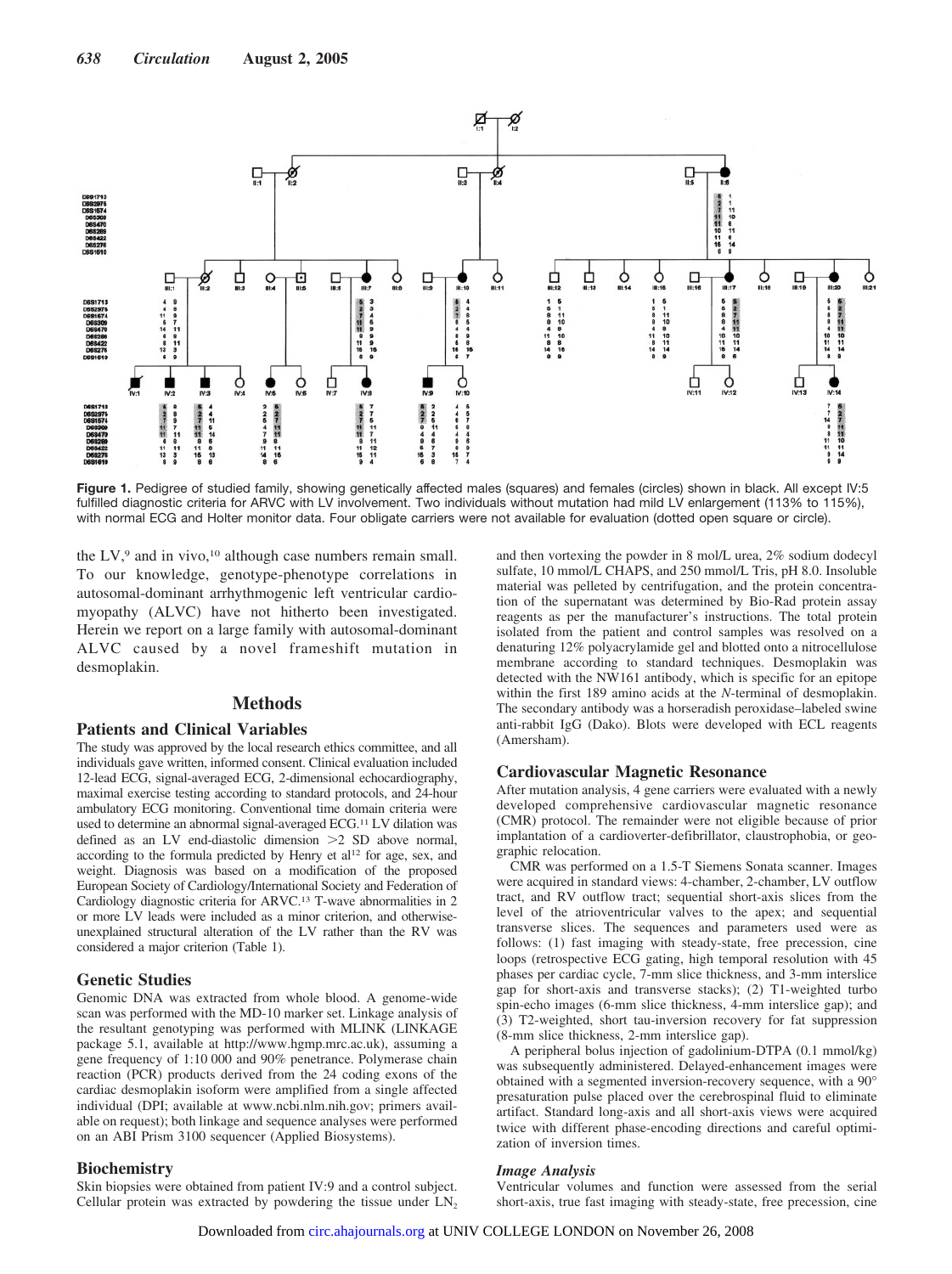

**Figure 2.** Histological example of LV myocardium from proband IV:1, showing myocyte loss with fibrofatty replacement (Hematoxylin and eosin staining). A, Low-power  $(X4)$  view; B, slightly higher low-power ( $\times$ 10) view; C, high-power view ( $\times$ 20).

loops with the use of in-house software (CMR Tools, Imperial College). Myocardial fatty replacement was recognized in the presence of a high T1 signal on turbo spin-echo images, with fat suppression on corresponding short tau-inversion recovery images. Delayed gadolinium enhancement was considered present when both of the following criteria were fulfilled: (1) detection in the same slice after swapping phase encoding, thereby eliminating artifact, and (2)



**Figure 3.** Typical resting 12-lead ECG findings with inferior and lateral T-wave inversion.

absence of fat in the same location on the corresponding T1 weighted turbo spin-echo image.

# **Results**

# **Clinical Investigations**

The pedigree is shown in Figure 1. The proband, a 19-yearold white male (individual IV:1) presented with sudden cardiac death. Postmortem examination demonstrated focal areas of fibrosis in the LV, in a predominantly subpericardial distribution. Adipose infiltration was also present (Figure 2). Twenty-seven family members were evaluated.

Ten individuals fulfilled the modified diagnostic criteria for ARVC with predominant LV involvement (Table 1). Seven had inferior and/or lateral T-wave inversion on the 12-lead ECG (Figure 3). Seven had late potentials on signalaveraged ECG. Eight had ventricular arrhythmia, predominantly extrasystoles of right bundle-branch-block configuration, consistent with LV origin. Three had exercise-related syncope with documented spontaneous ventricular tachycardia; 2 of these had ventricular extrasystoles of both LV and RV origin. The LV wall thickness was within normal limits in all cases. Eight patients had LV dilation, whereas only 1 had RV enlargement on echocardiography. Signs and symptoms of heart failure were absent, and none had clinical evidence of overt hair or skin abnormalities. The 4 patients who underwent CMR had patchy, late gadolinium enhancement in the LV (Figure 4A), suggestive of fibrosis, and regional dilation, hypokinesia, and/or aneurysm formation in the RV (Figure 4B).

# **Linkage Analysis**

Because the penetrance of ARVC is low  $(\approx 30\%)$  and the family had a sufficient number of affected individuals, a genome-wide scan with an affected-only analysis was used to map the causative gene. This identified a single disease locus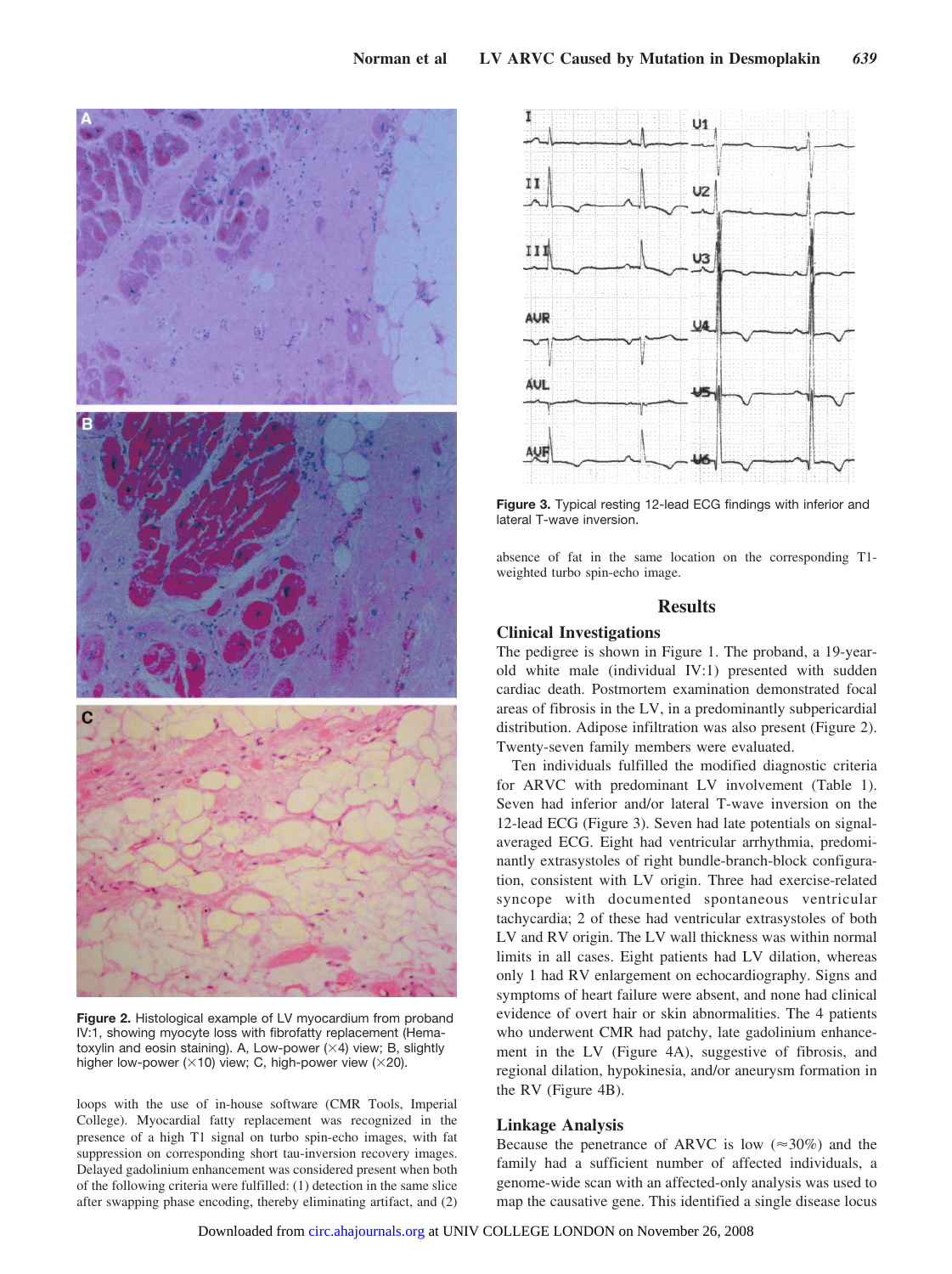

**Figure 4.** CMR images from 2 patients (III:7 and IV:9). A, Late gadolinium enhancement at inferolateral LV wall (white arrows) and septum (black arrows). B, Localized dilation in subtricuspid region (black arrows) of RV. This segment was markedly hypokinetic during systole. RA indicates right atrium; LA, left atrium.

on chromosome 6 (Table 2), flanked distally by the telomere and proximally by marker D6S309. Desmoplakin was a plausible candidate gene, and an intragenic microsatellite repeat, D6S2975, was used to assess the involvement of this gene (Table 2 and Figure 5). This marker showed complete cosegregation with the disease phenotype (2-point log-of-theodds [LOD] score of 3.7). LOD scores were not affected by varying allele frequencies.

## **Mutation Analysis**

Direct sequencing of the coding region of the desmoplakin gene identified insertion of a single adenine base (2034insA,

**TABLE 2. Two-Point LOD Scores for Family**

|                  |         | <b>Recombination Fraction</b> |      |      |      |      |      |  |  |  |
|------------------|---------|-------------------------------|------|------|------|------|------|--|--|--|
| Locus $\theta =$ | 0       | 0.01                          | 0.05 | 0.1  | 0.2  | 0.3  | 0.4  |  |  |  |
| D6S2975          | 3.7     | 3.63                          | 3.34 | 2.96 | 2.17 | 1.34 | 0.55 |  |  |  |
| D6S1574          | 3.69    | 3.62                          | 3.34 | 2.98 | 2.21 | 1.4  | 0.58 |  |  |  |
| D6S309           | $-1.76$ | 1.02                          | 1.48 | 1.48 | 1.15 | 0.67 | 0.2  |  |  |  |
| D6S470           | $-1.25$ | 1.53                          | 1.99 | 1.99 | 1.63 | 1.09 | 0.47 |  |  |  |

Two-point LOD scores were calculated assuming autosomal dominant inheritance, disease allele frequency of 0.001, equal male and female recombination frequencies, and 90% penetrance.

based on the published cDNA sequence for desmoplakin; GenBank M77830). This was predicted to alter a histidineto-threonine residue at amino acid position 586, causing a frameshift and introduction of a premature stop codon 8 residues downstream (T586fsX594). The 2034insA mutation introduces an *Mse*I restriction enzyme site. The mutation was confirmed by restriction digestion in samples from all affected individuals and was not present in 140 chromosomes from ethnically matched controls. Transcription of both the wild-type and the truncated protein product in affected individuals was confirmed by Western blot (Figure 6).

## **Discussion**

ARVC was originally described in young people presenting with arrhythmias of RV origin.14 Fibrofatty replacement of the RV myocardium is the main pathological feature. Although LV involvement is common in advanced disease,<sup>1</sup> variants of ARVC that preferentially affect the LV have only recently been recognized.9,10

Dilated cardiomyopathy (DCM) is characterized by dilation and systolic impairment of the LV, with or without RV involvement. Typical histological changes include inflammatory infiltrates, myocyte loss, and fibrosis. In both ARVC and DCM, the histology is thought to reflect myocyte damage and death, accompanied by inflammation and fibrotic repair. CMR of patients with DCM often shows midwall late gadolinium enhancement, consistent with fibrosis.15 DCM is a genetically heterogeneous disease, but defects in cytoskeletal proteins, including intermediate filaments, are recognized.16

We report a family with autosomal-dominant, left-sided ARVC caused by a frameshift mutation in desmoplakin. Fibrofatty replacement of the LV myocardium was apparent on autopsy of the proband. Familial evaluation revealed arrhythmias of LV origin, repolarization abnormalities in the LV leads  $(V_4$  to  $V_6)$ , and LV dilation on echocardiography. CMR demonstrated RV changes typical of ARVC, including localized dilation and hypokinesia, aneurysms, and myocardial fatty replacement. However, the most prominent CMR finding was marked patchy, late gadolinium enhancement in the LV myocardium, highly suggestive of fibrosis.

Desmoplakin is a desmosomal plaque protein with 3 separate domains: the amino terminus, which associates with other proteins in the outer dense plaque of the desmosome, including plakoglobin, desmocollin, desmoglein and plakophilin; the rod; and the carboxy terminus, which interacts with the intermediate filament desmin in the myocardium. A missense mutation in the amino-terminal, plakoglobinbinding domain has been reported in a family with typical RV cardiomyopathy.2,3,5 Loss of desmosome integrity is considered central to the pathogenesis of ARVC; impaired cell-cell adhesion predisposes to myocyte detachment and death, with fibrofatty repair. Preferential involvement of the RV may be a consequence of its thinner walls, which render it more susceptible to mechanical stress and dependent on normal desmosomal function for maintaining tissue integrity.

The 2034insA mutation is located in the amino terminus of desmoplakin and causes insertion of a premature stop codon, with consequent truncation of the rod and carboxy terminus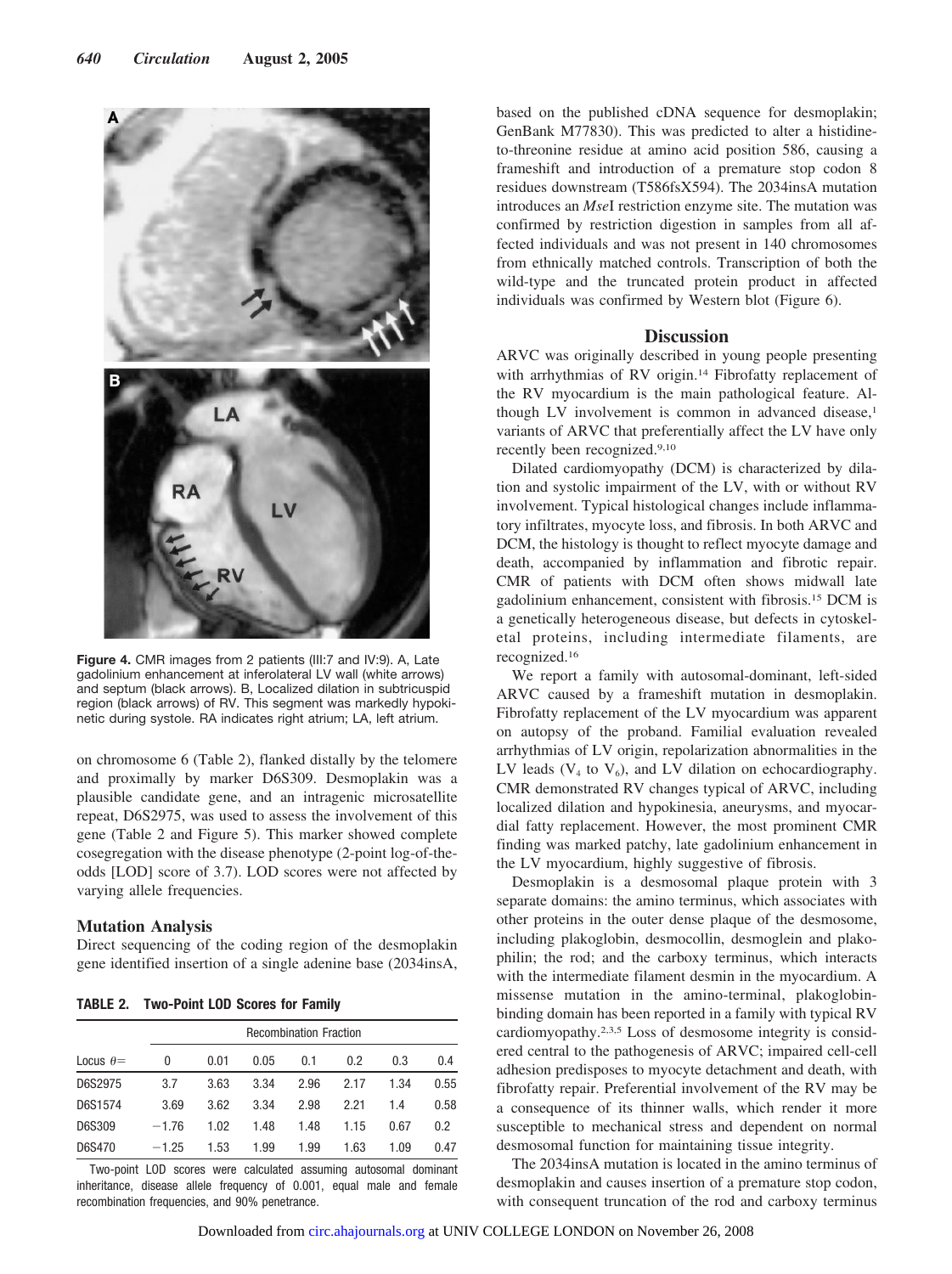

**Figure 5.** Multipoint LOD score curve derived from linkage analysis of indicated markers. cM indicates centi-Morgan.

of the protein. The potential functional impact of this mutation is 2-fold: impaired cell adhesion at the amino terminus and disrupted binding to desmin, owing to loss of the carboxy terminus. This resulted in a peculiar phenotype in the family studied: structural abnormalities typical of ARVC in the RV but conspicuous early left-sided manifestations, including LV arrhythmia, ECG abnormalities, dilation, and fibrosis. Indeed, the cardiac phenotype resembles that of Carvajal syndrome, with LV dilation and fibrosis occurring in conjunction with RV aneurysms in the triangle of dysplasia.8 The recessive 7901delG mutation of Carvajal syndrome likewise leads to truncation of the carboxy terminus of desmoplakin. Confocal immunofluorescence of a Carvajal heart has demonstrated failure of desmin to localize to intercalated disks, a likely corollary of impaired binding to desmoplakin. In the LV, normal functioning of the cytoskeleton may be critical for protecting myocytes from high left-sided pressures.

None of the patients studied had clinical evidence of overt cutaneous disease. Cutaneous manifestations have hitherto been observed in homozygotes with recessive mutations in



**Figure 6.** Western blot from skin sample of individual IV:9, showing both wild-type and truncated form of desmoplakin at  $\approx$  65 kDa, which corresponds to calculated molecular mass of truncated protein produced by 2034insA mutation. The human breast adenocarcinoma cell line MCF-7 (American Type Culture Collection), which highly expresses desmoplakin, was used as control.

desmoplakin.6,7 Immunohistochemistry of a palmar skin biopsy from a patient with Carvajal syndrome revealed an abnormal distribution of desmoplakin, plakoglobin, and type II keratin in suprabasal keratinocytes. Heterozygous carriers were not affected. However, desmoplakin has been implicated in autosomal-dominant striate palmoplantar keratoderma17,18 Of note, the causative mutations in desmoplakin were not detectable by conventional reverse transcription–PCR and cDNA sequencing, consistent with nonsense-mediated mRNA decay and haploinsufficiency. This has led to the hypothesis that a normal dose of desmoplakin is requisite for maintaining epidermal integrity at stress-prone sites.17 In the family described, Western blot analysis demonstrated the presence of both mutant and wild-type proteins. We can speculate that expression of sufficient quantities of desmoplakin, albeit partly in mutant form, confers protection from palmoplantar keratoderma. The exact mechanisms underlying development of cardiac and cutaneous disease are likely to be complex; further elucidation will require extensive functional studies and detailed phenotypic evaluation of large kindreds.

Unraveling of the genetic etiology of heart muscle diseases in the past decade has provided important insight into their pathogenesis. Ultimately, the cardiomyopathies may be classified on the basis of underlying molecular genetics, with descriptive clinical features to guide evaluation and management. If so, this family would best be described as having desmosome-intermediate filament disease, with truncation of the carboxy terminus of desmoplakin resulting in ALVC.

#### **Acknowledgments**

Prof McKenna and Drs Sen-Chowdhry, Syrris, Mogensen, and Norman were supported by the British Heart Foundation. Dr Norman received additional support from a Bristol Myers Squibb Fellowship. This ongoing work was supported by European Community Research Contract No. QLG1-CT-2000-01091.

#### **References**

1. Corrado D, Basso C, Thiene G, McKenna WJ, Davies MJ, Fontaliran F, Nava A, Silvestri F, Blomstrom-Lundqvist C, Wlodarska EK, Fontaine G,